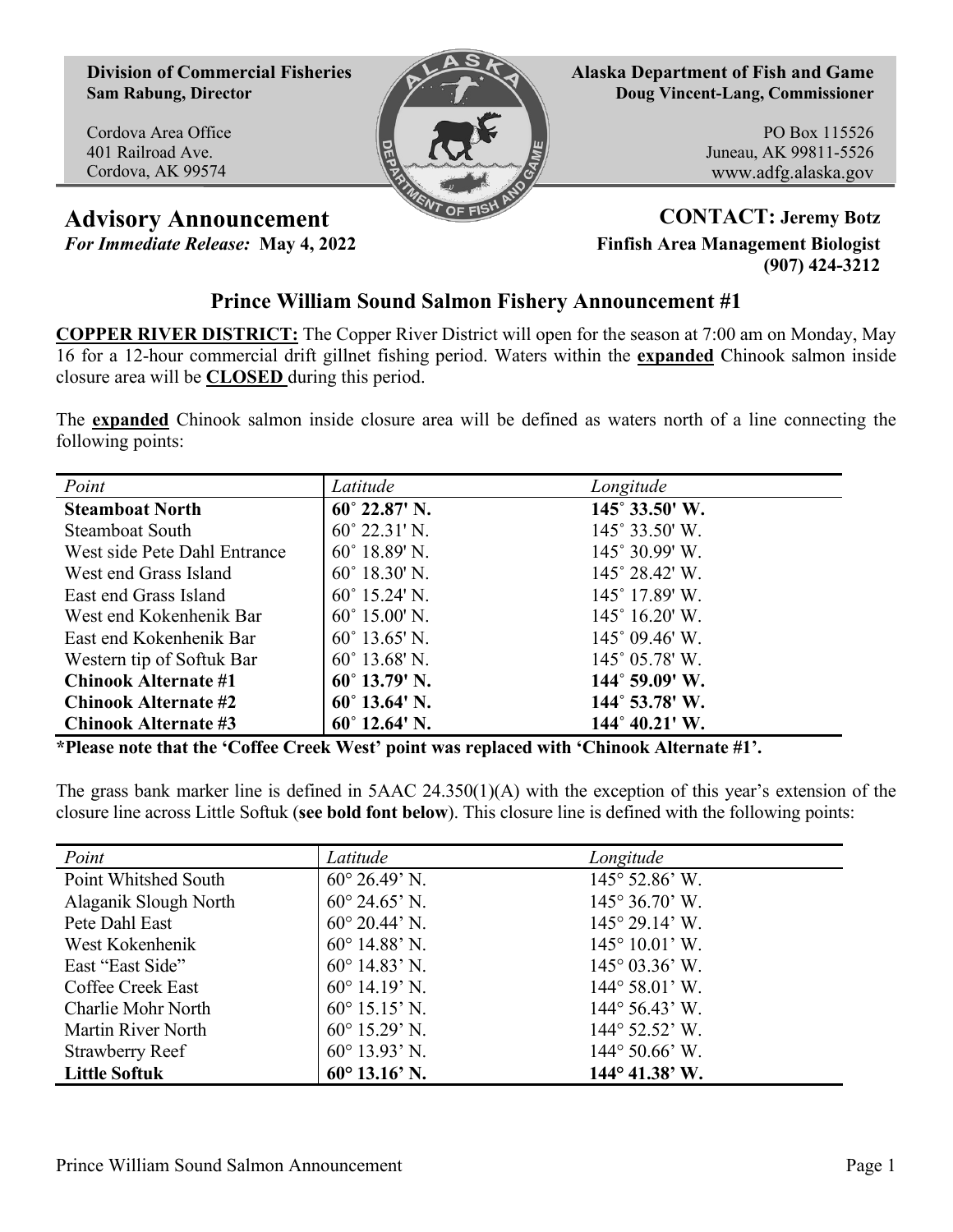Waters north of this line, within sloughs, and in Boswell Bay within the bay (5 AAC 24.350 (1)(A)) are closed to commercial and subsistence salmon fishing during all periods.

During the commercial fishing season, subsistence harvest may occur in the Copper River District concurrent in time and area with commercial fishing periods until the Copper River District is closed at the end of the season. Additionally, waters of the Copper River District, excluding the expanded Chinook salmon inside closure area, will open to subsistence fishing from 6:00 am to 10:00 pm on all Saturdays between May 16 and October 31. Prince William Sound Management Area salmon subsistence permits may be obtained through any ADF&G office or online (**<https://www.adfg.alaska.gov/Store/>**). **In Cordova, permits will be available during normal business hours Monday through Friday from 8:00 a.m. to 12:00 p.m. and 1:00 p.m. to 5:00 p.m.** ADF&G staff will not be available to issue permits before hours, after hours, on state holidays, or on weekends. **Permit holders are encouraged to call the Cordova office at 907-424-3212 or report online (<https://www.adfg.alaska.gov/Harvest/>) to provide preliminary harvest reports to assist with inseason harvest tracking.**

The Miles Lake sonar camp is scheduled to be deployed on May 7. The banks of the river are currently covered with shore ice in the vicinity of the sonar sites.

**BERING RIVER DISTRICT:** Bering River District, west of a longitude line at 144° 28.20' W., will open at 7:00 am on Monday, May 16 for a 12-hour commercial drift gillnet fishing period. The intent of this opening is to target Copper River sockeye salmon that are traveling through the western portion of this district. **As overlap with the Bering River sockeye salmon run timing increases, the likelihood of future early season opening in the Bering River District will diminish. Additionally, future openings of the Bering River District will be contingent on accurate reporting of harvest from within this district.**

**PRINCE WILLIAM SOUND: Subsistence fishing will be open on Saturdays, 6:00 am to 10:00 pm, between May 15 and October 31 during the commercial fishing season in all PWS salmon fishing districts.** On May 15 at 8:00 am, districts in PWS outside of the Chenega and the Tatitlek Subsistence Areas (5AAC 01.648) will open for subsistence harvest to the gear types specified in 5AAC 24.330(a), (b), and (c) until two days prior to the commercial opening of that district and will reopen concurrent with commercial fishing periods until that district is closed at the end of the season. Gear is restricted to 50 fathom gillnets and 50 fathom seines as described in 5AAC 01.620(b)(3). The Tatitlek and Chenega Subsistence Areas described in 5AAC 01.648 will also open to subsistence harvest at 8:00 am on May 15. Legal gear types in the Tatitlek and Chenega Subsistence Areas are 150 fathom set or drift gillnets, 50 fathom seines, and dipnets in freshwater for pink salmon. Commercial fishing districts within these subsistence areas will close to subsistence harvest two days prior to the commercial opening of that district, and will reopen concurrent with commercial fishing periods until that district is closed at the end of the season. Prince William Sound Management Area salmon subsistence permits may be obtained through any ADF&G office or online (**<https://www.adfg.alaska.gov/Store/>**). **In Cordova, permits will be available during normal business hours Monday through Friday from 8:00 a.m. to 12:00 p.m. and 1:00 p.m. to 5:00 p.m.** ADF&G staff will not be available to issue permits before hours, after hours, on state holidays, or on weekends. **Permit holders are encouraged to call the Cordova office at 907-424-3212 or report online (<https://www.adfg.alaska.gov/Harvest/>) to provide preliminary harvest reports to assist with inseason harvest tracking.**

**Copies of the updated regulation booklet,** *2022-2024 Commercial Salmon Fishing Regulations for Prince William Sound,* **are available in the Cordova ADFG office**

**ALL buyers purchasing fish in the PWS Management Area are required to complete a Processor Registration Form. Contact the Cordova office for any questions regarding registration.**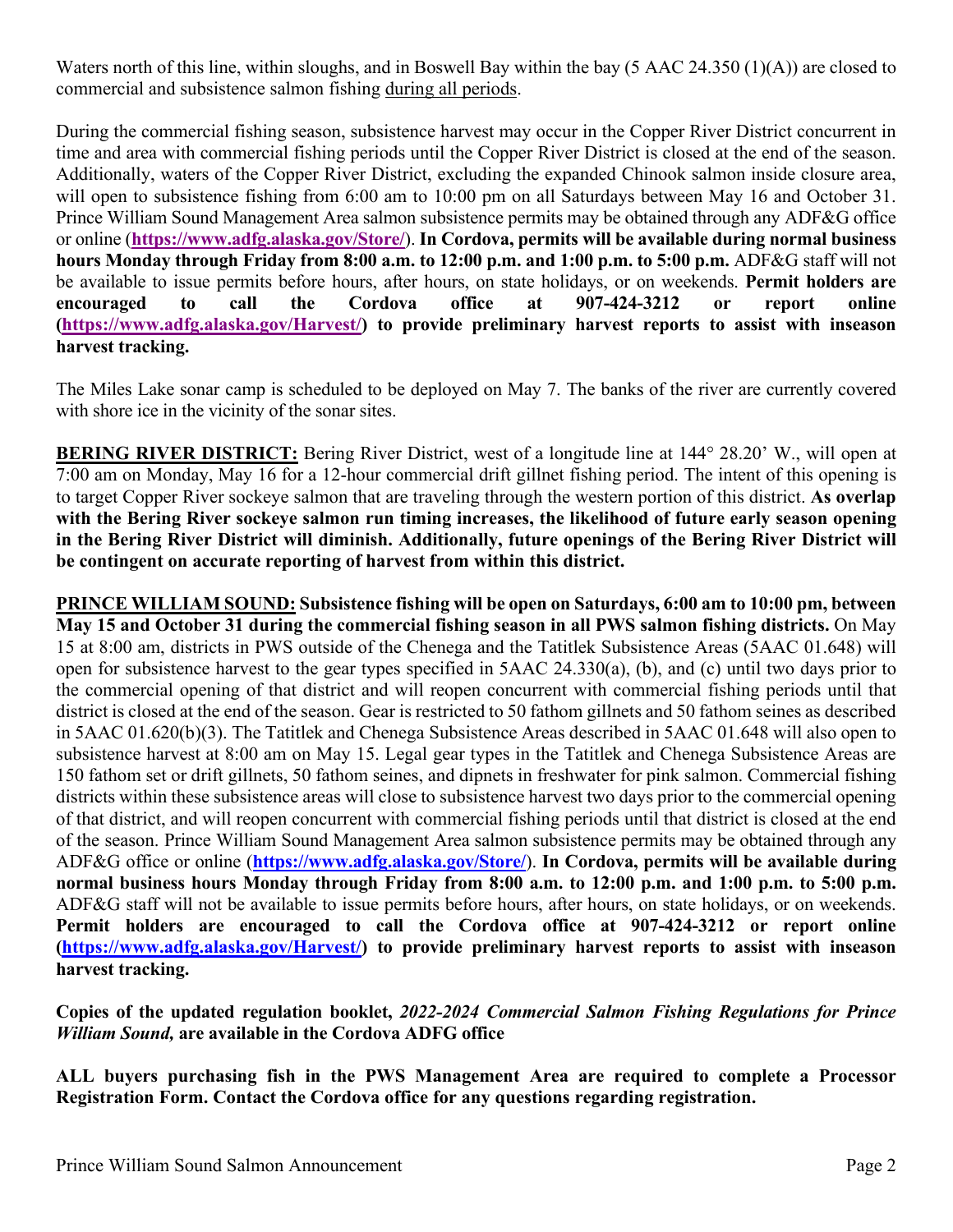## **The next scheduled salmon fisheries announcement is anticipated to be at 2:00 pm Wednesday, May 18.**

Announcement recordings are available for **gillnet fisheries at 907-424-7535 and seine fisheries at 907-424-7345. In addition, announcement recordings are available in Anchorage at 267-2843.**

Additionally, announcements, inseason harvest data, and escapement data are available at the following web address:

<http://www.adfg.alaska.gov/index.cfm?adfg=commercialbyareapws.main> (Prince William Sound and Copper River homepage).

Unless otherwise specified, all openings are clock openings based on Alaska Daylight Time, which is based on Coordinated Universal Time and may be obtained by calling 303-499-7111.

The department encourages commercial permit holders to renew their licenses early and to check their CFEC vessel registration stickers to make sure they are current.

The department also encourages permit holders to report observed violations to Wildlife Safeguard at 800-478- 3377. Reports are anonymous and cash rewards may be paid for successful prosecution of violations.

PWS commercial fishers are reminded that area fisheries often necessitate fishing in close proximity to marine mammals. Under the Marine Mammals Protection Act (MMPA), the PWS drift gillnet fishery is classified as a Category II fishery. Participants in Category I and II fisheries must be registered in the Marine Mammal Avoidance Program (MMAP) to be authorized for lawful incidental, but not intentional, marine mammal takes during fishing. However, this authorization explicitly does **not** exempt holders of commercial fishing permits from the MMPA prohibition on takes of marine mammals listed as endangered or threatened under the Endangered Species Act. As a participant in the PWS drift gillnet fishery, you are automatically registered in the Marine Mammal Authorization Program (MMAP) by the National Marine Fisheries Service (NMFS). As a participant in a Category II fishery, you must:

- Maintain an MMAP Authorization Certificate, or a photocopy, on board the vessel while engaging in any of the fisheries identified on the reverse side of the certificate. For non-vessel or set net fisheries, the enclosed Certificate, or a photocopy, must be in the possession of the permit holder during fishing operations. This Certificate, in combination with a current, valid state or Federal fishing permit, will serve as your authorization to incidentally take non-endangered or non-threatened marine mammals in the course of commercial fishing operations.
- Report all injuries and mortalities of marine mammals within 48 hours of returning from the trip during which these takes occurred using the MMAP Mortality/Injury Reporting Form ([https://www.fisheries.noaa.gov/national/marine-mammal-protection/marine-mammal-authorization](https://www.fisheries.noaa.gov/national/marine-mammal-protection/marine-mammal-authorization-program)[program](https://www.fisheries.noaa.gov/national/marine-mammal-protection/marine-mammal-authorization-program)).
- If so requested, take an observer aboard your vessel.

Purse seine and set gillnet gear are classified as a Category III fisheries under the MMPA. Category III fishery participants are automatically exempted from the incidental take prohibition in the MMPA. Therefore, you do not need to maintain the MMAP certificate aboard your vessel, but must report any incidental takes of marine mammals within 48 hours of the incident or your return to port. Such reports must be made on the Marine Mammals Authorization Program Mortality/Injury Reporting Form.